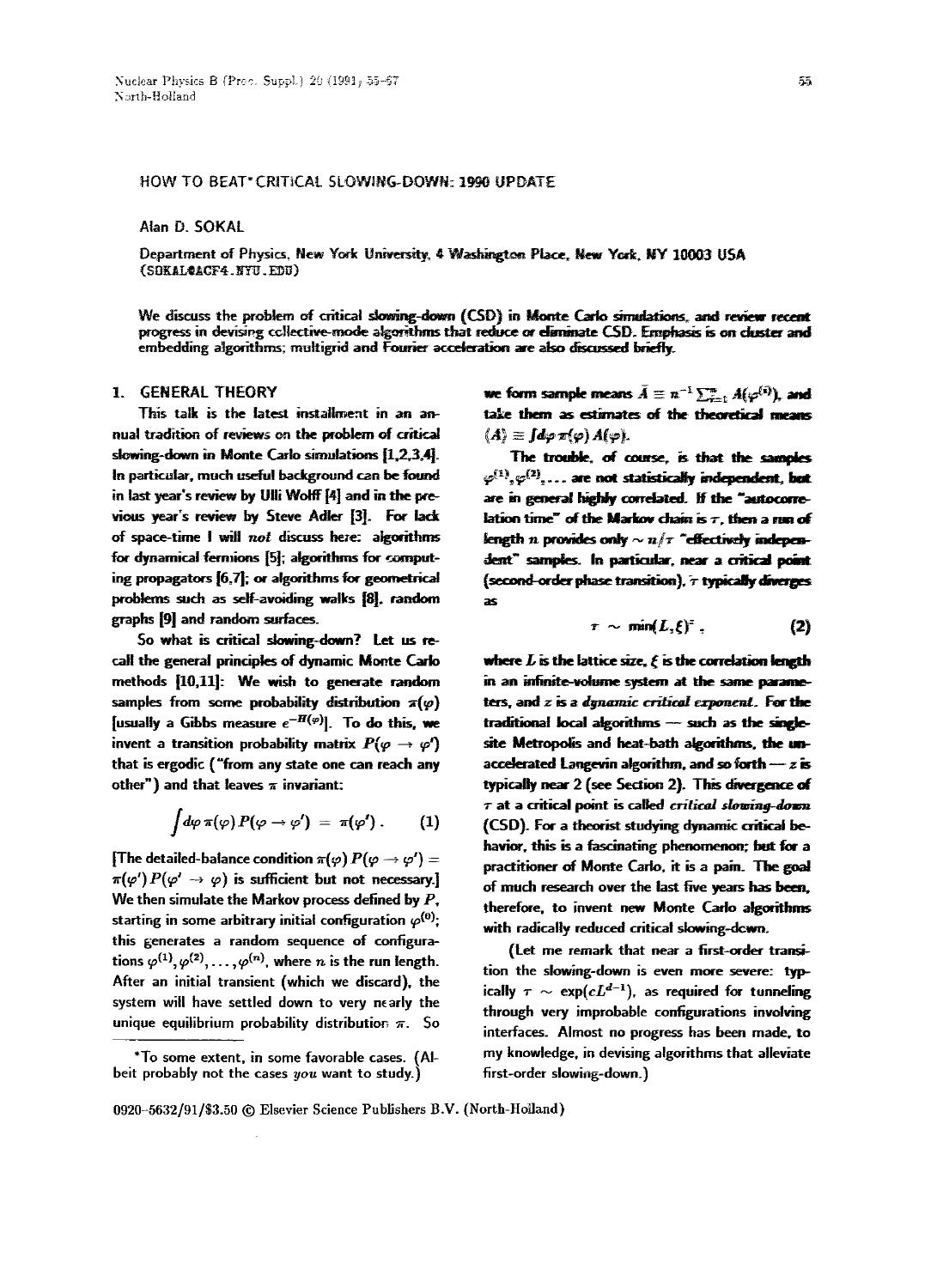It is necessary to be a bit more precise: there are at least two distinct definitions of  $\tau$ , and correspondingly, two distinct exponents  $z$ . Consider an observable A, and let

$$
C_{AA}(t) = \langle A^{(s)} A^{(s+t)} \rangle - \langle A \rangle^2 \qquad (3)
$$

be its unnormalized autocorrelation function in the stationary Markov process (i.e. *in equilibrium).*  Define also the normalized autocorrelation function

$$
\rho_{AA}(t) = C_{AA}(t)/C_{AA}(0). \qquad (4)
$$

Typically  $\rho_{ff}(t)$  decays exponentially ( $\sim e^{-|t|/\tau}$ ) for large  $t$ ; we define the *exponential autocorrelation Limes* 

$$
\tau_{exp,A} \equiv \limsup_{t \to \infty} \frac{t}{-\log |\rho_{AA}(t)|} \qquad (5)
$$

$$
\tau_{exp} \equiv \sup_{A} \tau_{exp,A} \tag{6}
$$

Thus,  $\tau_{\rm exp,A}$  is the relaxation time of the slowest mode which couples to  $A$ , and  $\tau_{exp}$  is the relaxation time of the slowest mode in the system. (For most observables,  $\tau_{exp,A} = \tau_{exp}$ ; the exception is when A is "orthogonal" to the slowest mode.) On the other hand, the statistical error in estimates of  $\langle A \rangle$ is controlled by the *integrated autocorrelation time* 

$$
\tau_{\text{int},A} \equiv \frac{1}{2} \sum_{t=-\infty}^{\infty} \rho_{AA}(t) , \qquad (7)
$$

in the sense that

$$
\text{var}\left(\frac{1}{n}\sum_{t=1}^n A^{(t)}\right) \approx \frac{2\tau_{int,A}}{n}C_{AA}(0). \qquad (8)
$$

In other words, a run of length *n* contains  $n/2\tau_{int, A}$ "effectively independent" samples. (This is sometimes expressed by saying that the "statistical inefficiency" of dynamic Monte Carlo, relative to static Monte Carlo, is  $2\tau_{int,A}$ .) In summary, the exponential and integrated autocorrelation times play different roles:  $\tau_{exp}$  is very natural from the point of view of the theory of dynamic critical phenomena, while  $\tau_{int,A}$  is of practical importance.

It seems to be generally believed that  $\tau_{exp}$  and  $\tau_{int,A}$  are of the same order of magnitude, i.e. diverge with the same dynamic critical exponent z. This belief is implicit in articles which refer simply to "the" dynamic critical exponent z; and it is made explicit in some of my own papers of a few years back (which in my embarrassment I refrain from citing). It now seems to me quite obvious that  $\tau_{exp}$  and  $\tau_{int, A}$  need not be of the same order *of magnitude,* i.e. they *need not scale with same dynamic critical ezponent z. So we should*  define distinct dynamic critical exponents  $z_{exp}$  and  $z_{int.4}$ :

$$
\tau_{exp,A} \sim \tau_{exp} \sim \min(L,\xi)^{z_{exp}} \qquad (9)
$$

$$
\tau_{int,A} \sim \min(L,\xi)^{z_{int,A}} \qquad (10)
$$

Nearly always one has  $\tau_{int,A}\lesssim \tau_{exp,A}$  (this is prov*able if detailed balance holds [11]), hence*  $z_{int, A} \leq$  $z_{exp}$ . But  $z_{int,A}$  can be strictly smaller than  $z_{exp}$ . One known example is the pivot algorithm for the ordinary random walk, which is exactly soluble [12, Section 3.3]. But I claim that in fact  $z_{int, A} < z_{exp}$ should be regarded as the typical behavior!

To see fhis, consider the following analogies between dynamic and static critical phenomena:

# Dynamic Static

\n
$$
\lim_{\tau_{exp}} \longleftrightarrow \text{ space}
$$
\n

\n\n $\lim_{\tau_{int, A}} \longleftrightarrow \text{ [susceptibility } \chi \text{ (if } A = M)$ \n

\n\n $\lim_{\tau_{int, A}} \longleftrightarrow \text{ specific heat } C_h \text{ (if } A = E)$ \n

\n\n etc.\n

Now we know perfectly well that the susceptibility and correlation length have different critical exponents ( $\gamma \neq \nu$ ); so shouldn't one expect that the integrated and exponential autocorrelation times do likewise  $(z_{int,A} \neq z_{exp})$ ? Indeed, there is a scaling law relating  $\gamma$  to  $\nu$  and the exponent  $\eta$  describing the decay of correlations at criticality; and one expects a similar scaling law for dynamic correlations:

$$
\rho_{AA}(t) \sim t^{-p_A} F(t/\tau_{exp}) \longleftrightarrow
$$
  
\n
$$
G_{AA}(x) \sim x^{-(d-2+\eta_A)} F(x/\xi)
$$
  
\n
$$
\downarrow \qquad \qquad \downarrow
$$
  
\n
$$
z_{int,A} = (1-p_A)z_{exp} \qquad \qquad \gamma_A = (2-\eta_A)\nu
$$

\*Even for observables  $A$  that are orthogonal to the slowest mode, one typically expects that  $\tau_{exp,A}\sim\tau_{exp}.$  For example, in any linear stochastic iteration for a Gaussian model, the observables :  $\varphi^n$  : have an exponential autocorrelation time which is exactly  $1/n$  times that of the slowest mode  $[14, 1]$ Section VIII].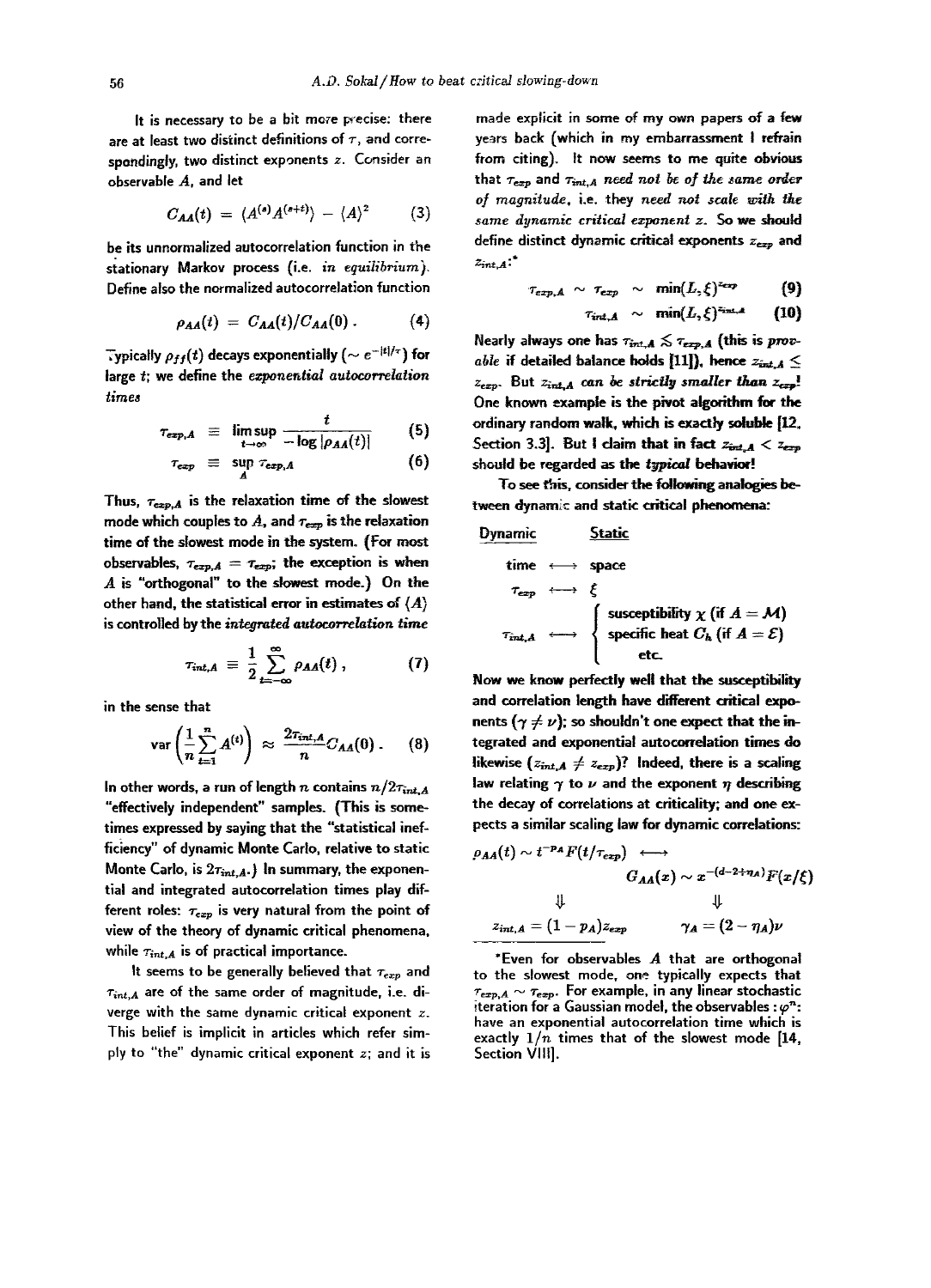So one expects  $z_{\text{int},A} < z_{\text{ext}}$  except in the special case when  $p_A = 0$ . This latter does occur in some simple examples (e.g. in most algorithms for the Gaussian model), but I see no reason for it to occur even in the Glauber dynamics for the two-dimensional Ising model! The moral is: (1) the theory of dynamic critical phenomena needs to be rethought; (2) future numerical papers need to distinguish between  $z_{int,A}$  and  $z_{exp}$  (and to specify  $A!$ ); and (3) past numerical papers need to be reanalyzed.

### 2. COLLECTIVE-MODE MONTE CARLO

The critical slowing-down of the conventional Monte Carlo algorithms arises fundamentally from the fact that their updates are local: in a single step of the algorithm, "information" is transmitted from a given site or link only to its nearest neighbors. Crudely one might guess that this "information" executes a random walk around the lattice. In order for the system to evolve to an "essentially new" configuration, the "information" has to travel a distance of order  $\xi$ , the (static) correlation length. One would guess, therefore, that  $\tau \sim \xi^2$  near criticality, i.e. that the dynamic critical exponent z equals 2. This guess is correct for the Gaussian model (free field).<sup>†</sup> For other models, we have a situation analogous to theory of static critical phenomena: the dynamic critical exponent is a nontrivial number that characterizes a rather large class of algorithms (a so-called "dynamic universality class"). In any case, for most models of interest, the dynamic critical exponent for local algorithms is close to 2 (usually somewhat higher) [15,16]. Accurate measurements of dynamic critical exponents are, however, very difficult - even more difficult than measurements of static critical exponents - and require enormous quantities of Monte Carlo data: run lengths of  $\gtrsim 10000\tau$ , when  $\tau$  is itself getting large!<sup>‡</sup>

We can now make a rough estimate of the com-

puter time needed to study the Ising model near its critical point, or quantum chromodynamics near the continuum limit. Each sweep of the lattice takes a time of order  $L^d$ , where  $d$  is the spatial (or space-"time") dimensionality of the model. And we need  $\approx 2\tau$  sweeps in order to get one "effectively independent" sample. So this means a computer time of order  $L^d \xi^x \gtrsim \xi^{d+x}$ .<sup>5</sup> For high-precision statistics one might want 10<sup>6</sup> "independent" samples. The reader is invited to plug in  $\ell = 100$ ,  $d = 4$ (or  $d = 3$  if you're a condensed-matter physicist) and get depressed. It should be emphasized that the factor  $\xi^d$  is inherent in all Monte Carlo algorithms for spin models and field theories (but not for self-avoiding walks [1.2.8.11.19]). The factor  $\xi^z$  could, however, conceivably be reduced or eliminated by a more clever algorithm.

What is to be done? Our knowledge of the physics of critical slowing-down tells us that the slow modes are the long-wavelength modes, if the updating is purely local. The natural solution is therefore to speed up those modes by some sort of collective-mode (nonlocal) updating. It is necessary, then, to *identify physically* the appropriate collective modes, and to devise an efficient computational algorithm for speeding up those modes. These two goals are unfortunately in conflict: it is very difficult to devise collective-mode algorithms that are not so nonlocal that their increased computational complexity per iteration outweighs the reduction in critical slowing-down. (For example, in  $d = 4$ , an algorithm that eliminates critical slowingdown but has computational complexity  $O(V^2)$  is as bad as an  $O(V)$  algorithm whose dynamic critical exponent is  $z = 4$  - i.e. much worse than the conventional algorithms.)

Specific implementations of the collectivemode idea are thus highly model-dependent: one has to use one's knowledge of the physics of a given model to build into the algorithm the collective modes that the system wants  $-$  and do

<sup>&</sup>lt;sup>†</sup>Indeed, for the Gaussian model this randomwalk picture can be made rigorous: see [13] combined with [14, Section 8].

<sup>&</sup>lt;sup>#</sup>The statistical aspects of such studies are discused in  $[11]$ ,  $[12]$ , Appendix  $C$  and  $[17]$ .

<sup>&</sup>lt;sup>§</sup>Clearly one must take  $L \gtrsim \xi$  in order to avoid severe finite-size effects. Typically one approaches the critical point with  $L \approx c \xi$ , where  $c \approx 2-4$ , and then uses finite-size scaling [18] to extrapolate to the infinite-volume limit.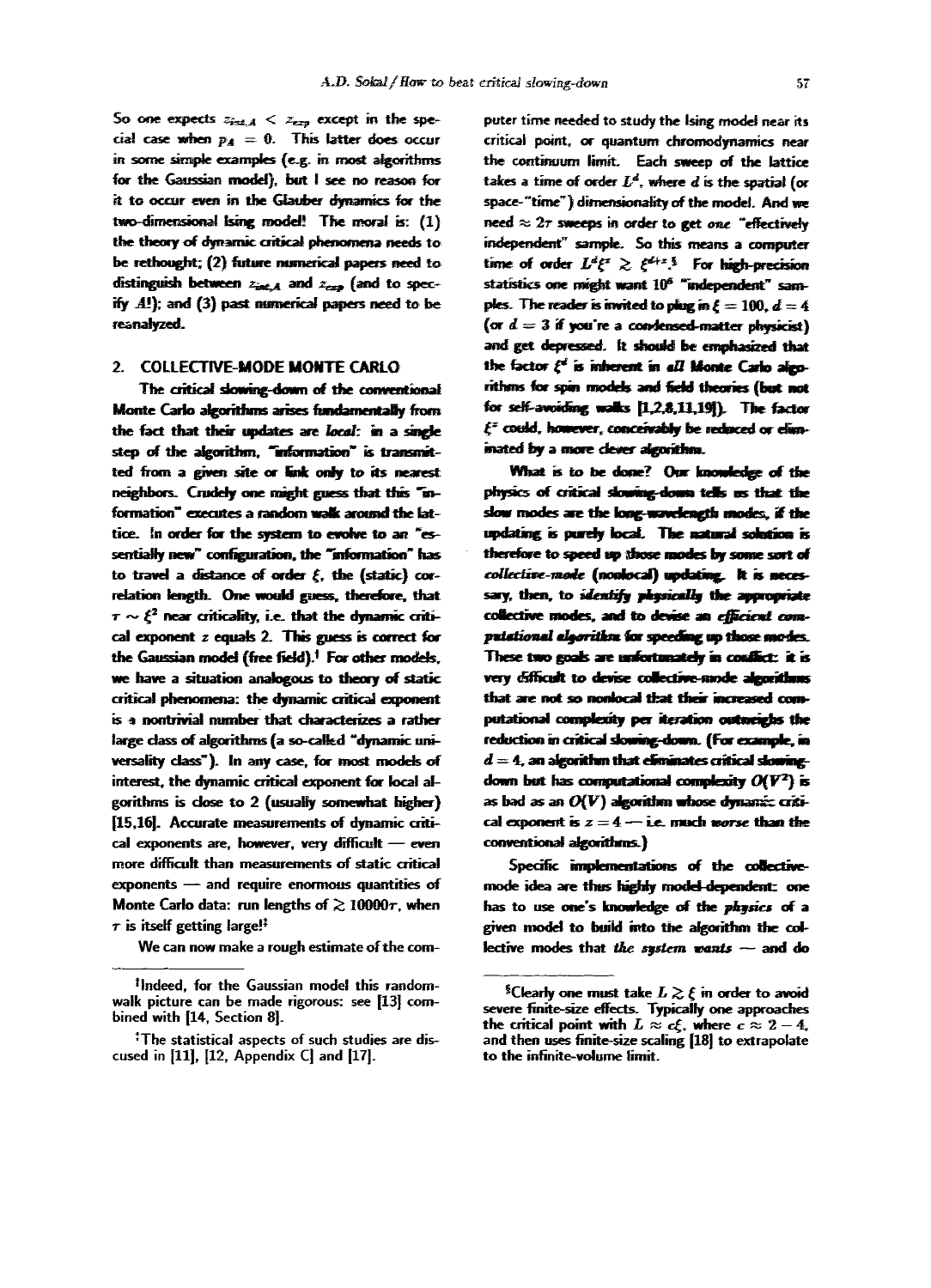so at not too great a computational cost. Three classes of collective-mode algorithms have been invented so far, and found to be advantageous in at least some models:

- Fourier acceleration [20]
- Multigrid Monte Carlo (MGMC) [21,14,22]
- Auxiliary-variab!e (cluster) algorithms 123,24,25]

(Overrelaxation and hybrid are not collective-mode algorithms, but they can in some cases reduce the critical slowing-down from  $z \approx 2$  to  $z \approx 1$  [3,26].)

3. FOURIER ACCELERATION AND MULTI-GRID

Fourier acceleration and multigrid Monte Carlo are discussed in detail in references [20] and [14]. respectively. Here I want to make only a brief comparison.

Fourier acceleration and multigrid are philosophically and physically very similar (though their technical details are quite different). Both are based on an intuition from the free-field (Gaussian) model, and both can be proven to eliminate completely the critical slowing-down in this model.<sup>1</sup> Both offer the system collective-mode updates of *fixed shape* (sine waves in Fourier acceleration, typically square or triangular waves in multigrid) on all *lengfh scales,* and allow the system to choose the amplitude. (These algorithms make sense, therefore, only for systems of continuous-valued spins.) Both algorithms are expected to work well (i.e. have  $z \approx 0$ ) for systems that are in some sense near-Gaussian, such as asymptotically free continuousspin models or the low-temperature (spin-wave) phase of the two-dimensional *XY* model. Both algorithms are expected to work badly (i.e. have

 $z \approx 2$ ) for systems in which the dominant largescale collective modes have discrete elements, such as spin-flips in the one-component  $\varphi^4$  model or vortices in the two-dimens;onal *XY modd near*  the Kosteditz-Thouless transition. In summary, the performance of Fourier acceleration and MGMC is probably very similar, in the sense that they probably work well for the same models and work badly for the same models; it is even conceivable that in many models they are in the same dynamic universality class.

Two recent studies of MGMC for the  $dimensional XY model [22,27] confirm these pre$ *dictions:* they find  $z_{MGMC} \approx 1.4$  as the critical temperature is approached from above, compared to  $z_{heat-bath} \approx 2.1$ ; but they find  $z_{MGMC} = 0$  in the low-temperature (spin-wave) phase. Studies of MGMC for asymptotically free  $\sigma$ -models are now in progress [28,29]. Correspondingly detailed studies of the dynamic critical behavior of the Fourieraccelerated Langevin and hybrid algorithms have not yet been done -- but they ought to be! (Whoever does them should use the exact versions of these algorithms (30,31).)

# 4. AUXIUARY-VARIABLE (CLUSTER) ALGO-RITHMS

**A** vep/different type of collective-mode **algorithm** was proposed three years ago by Swendsen and Wang [23] for Potts spin models. Since then, there has been an explosion of work trying to understand why this algorithm works so well and why it does not work even better, and trying to improve or generalize it. The basic idea behind all algorithms of Swendsen-Wang type is to augment the given model by means of *auxiliary variables*, and then to simulate this augmented model. (Algorithms of this type are sometimes called "cluster algorithms", but this term is too narrow, because the relevant objects are not always clusters - see below.)

Consider the Hamiltonian for the ferromagnetic q-state Potts model [32]:

$$
H(\sigma) = -\sum_{\langle ij \rangle} J_{ij} (\delta_{\sigma_i, \sigma_j} - 1) , \qquad (11)
$$

where  $J_{ij} \geq 0$  for all  $i, j$ . The partition function is

<sup>¶</sup>This is not, of course, such a great feat: the critical slowing-down in the Gaussian model can also be eliminated by throwing away the computer and solving the model analytically. I consider the Gaussian model, rather, as a constraint: if an algorithm does not work well for the Gaussian model, then it is unlikely to work well for near-Gaussian models (e.g. asymptotically free theories) either.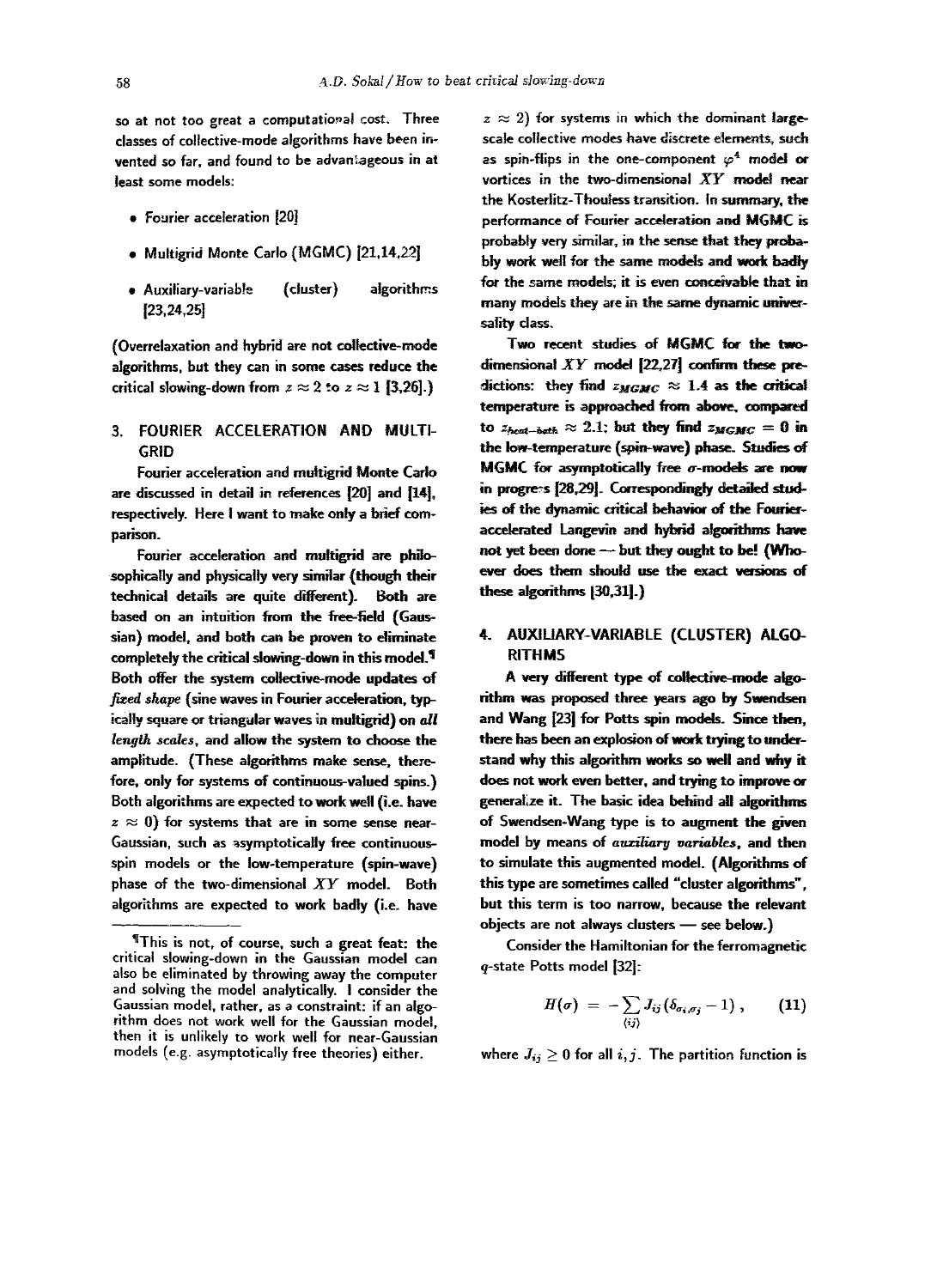then

$$
Z = \sum_{\{\sigma\}} \exp \left[\sum_{\{ij\}} J_{ij} (\delta_{\sigma_i, \sigma_i} - 1)\right]
$$
  
= 
$$
\sum_{\{\sigma\}} \prod_{\{ij\}} [(1 - p_{ij}) + p_{ij} \delta_{\sigma_i, \sigma_j}]
$$
 (12)

where we have defined  $p_{ij} = 1 - \exp(-J_{ij})$ . We now employ the deep identity

$$
a+b = \sum_{n=0}^{1} \left[ a \delta_{n,0} + b \delta_{n,1} \right], \qquad (13)
$$

where  $a$  and  $b$  are real numbers.<sup>8</sup> That is, we introduce on each bond  $\langle ij \rangle$  an auxiliary variable  $n_{ii}$ taking the values 0 and 1, and obtain

$$
Z = \sum_{\{\sigma\}} \sum_{\{\sigma\}} \prod_{\{i\}} [(1-p_{ij}) \delta_{n_{ij},\sigma} + p_{ij} \delta_{n_{ij},1} \delta_{\sigma_i,\sigma_j}].
$$
\n(14)

Let us now take seriously the  $\{n\}$  as dynamical variables: we can think of  $n<sub>ii</sub>$  as an occupation variable for the bond  $\langle ij \rangle$   $(1 =$  occupied,  $0 =$  empty). We therefore define the Fortuin-Kasteleyn-Swendsen-Wang (FKSW) model to be a joint model having  $q$ -state Potts spins  $\sigma_i$  at the sites and occupation variables  $n_{ij}$  on the bonds, with the joint probability distribution implied by (14). Finally, let us see what happens if we sum over the  $\{\sigma\}$  at fixed  $\{n\}$ . Each occupied bond  $\langle ij \rangle$  imposes a constraint that the spins  $\sigma_i$  and  $\sigma_j$  must be in the same state, but otherwise the spins are unconstrained. We therefore group the sites into connected clusters (two sites are in the same cluster if they can be joined by a path of occupied bonds); then all the spirs within a cluster must be in the same state (all  $q$ values are equally probable), and distinct clusters are independent. It follows that

$$
Z = \sum_{\{n\}} \left( \prod_{(ij): n_{ij}=1} p_{ij} \right) \left( \prod_{(ij): n_{ij}=0} (1-p_{ij}) \right) q^{\mathcal{C}(n)}, \tag{15}
$$

where  $C(n)$  is the number of connected clusters (including one-site clusters) in the graph whose edges are the bonds having  $n_{ij} = 1$ . The corresponding probability distribution is called the random-cluster model with parameter  $q$  [36]: it is a generalized bond-percolation model with non-local correlations coming from the factor  $q^{\mathcal{L}(n)}$ , and for  $q = 1$  it reduces to ordinary bond percolation.

We have thus verified the following facts about the FKSW model:

a) 
$$
Z_{P
$$

- b) The marginal distribution of  $\mu_{F\to S\overline W}$  on the Potts variables  $\{\sigma\}$  (integrating out the  $\{n\}\}$ ) is precisely the Potts model  $\mu_{Pock}(a)$ .
- c) The marginal distribution of  $\mu_{\text{FT-SDF}}$  on the bond occupation variables  $\{n\}$  (integrating out the  $\{\sigma\}$ ) is precisely the random-cluster model  $\mu_{BC}(n)$ .

The conditional distributions of *upggy* are also simple:

- d) The conditional distribution of the  $\{n\}$  given the  $\{\sigma\}$  is as follows: independently for each bond  $\langle ij \rangle$ , one sets  $n_{ii} = 0$  in case  $\sigma_i \neq \sigma_{ii}$ . and sets  $u_{ii} = 0, 1$  with probability  $1 - p_{ij}, p_{ij}$ , respectively, in case  $\sigma_i = \sigma_i$ .
- e) The conditional distribution of the  $\{\sigma\}$  given the  $\{n\}$  is as follows: independently for each connected cluster, one sets all the spins  $\sigma_i$  in the cluster to the same value, chosen equiprobably from  $\{1, 2, ..., q\}$ .

The Swendsen-Wang (SW) algorithm [23] simulates the joint model (14) by alternately applying the conditional distributions  $(d)$  and  $(e)$  - that is, by alternately generating new bond occupation variables (independent of the old ones) given the spins, and new spin variables (independent of the old ones) given the bonds. Each of these operations can be carried out in a computer time of order volume: for generating the bond variables this is trivial, and for generating the spin variables it relies on an efficient (linear-time) algorithm for computing the connected clusters [33,34,35]. It is easy to see that the SW algorithm is ergodic and leaves

This identity is valid in an arbitrary abelian semigroup, but such generality will not be needed here.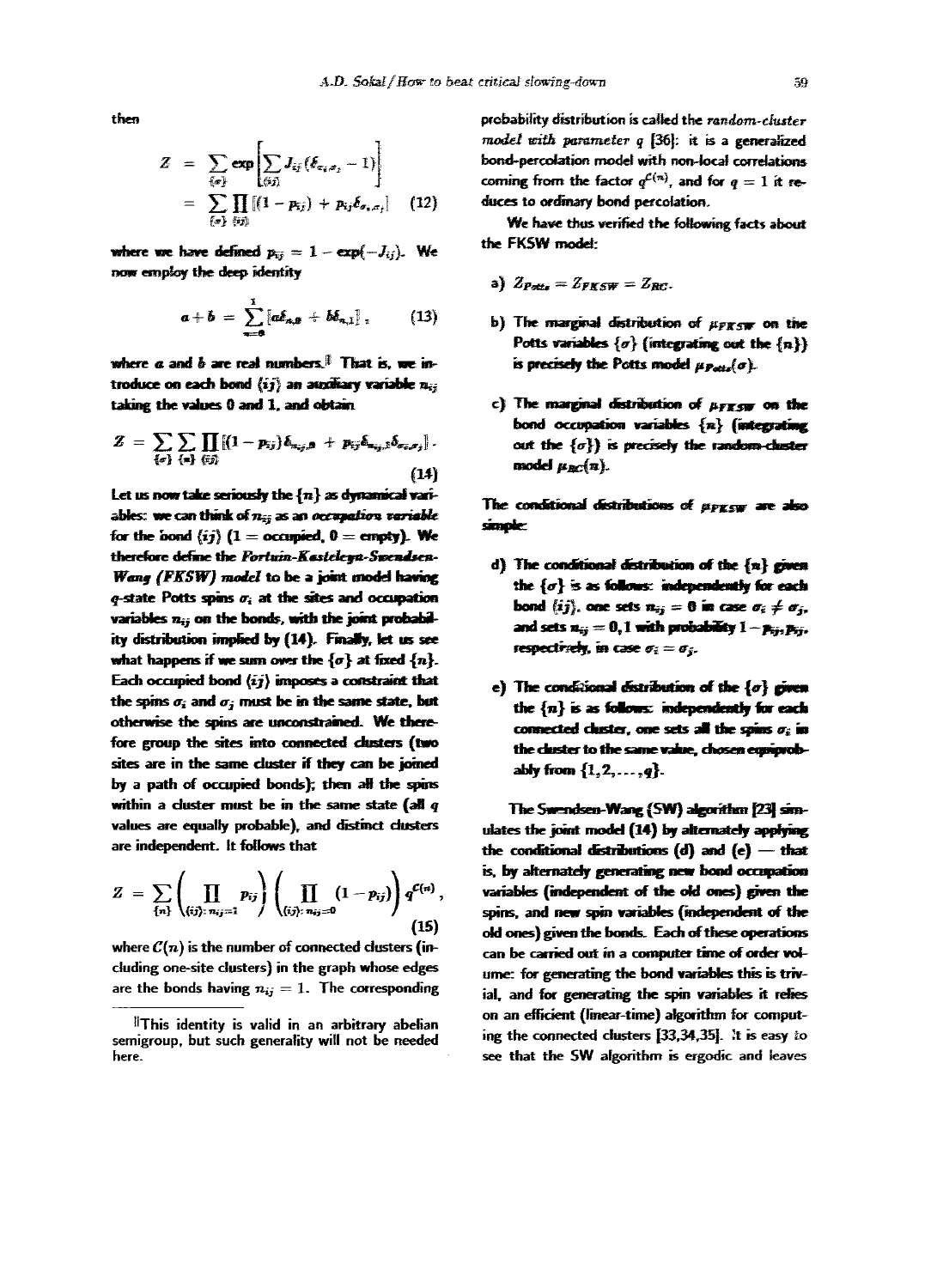|     |                               | $\tau_{int,\mathcal{E}}(SW)$ | $\tau_{exp,\mathcal{M}}$ <sup>(</sup> $Metr$ )    |
|-----|-------------------------------|------------------------------|---------------------------------------------------|
| 64  |                               | 1575 (10)   5.25 (0.30)      | 5380 (140)                                        |
| 128 |                               | 5352 (53)   7.05 (0.67)      | 23950 (480)                                       |
|     | $256$ 17921 (109) 6.83 (0.40) |                              | $104500$ (est.)                                   |
|     |                               |                              | 512   59504 (632)   7.99 (0.81)   $458000$ (est.) |

Table 1: Data for two-dimensional Ising model at criticality. Susceptibility  $\chi$  and Swendsen-Wang autocorrelation time  $\tau_{int,\mathcal{E}}$  ( $\mathcal{E}$  = energy  $\approx$  slowest mode) are from 12]. Metropolis autocorrelation time  $\tau_{\text{exp,M}}$  ( $M =$  magnetization  $\approx$  slowest mode) is from [39]; data in italics are extrapolations. Standard error is shown in parentheses.

invariant the distribution (14).\*\*

It is certainly plausible that the SW algorithm might have less critical slowing-down than the conventional (singl~spin-update) algorithms: the reason is that a local move in one set of variables can have highly noniocal effects in the other. For example, setting  $n_b = 0$  on a single bond may discoment a cluster, causiag a big subset of the spins in that duster to be flipped simultaneously. In some sense, therefore, the SW algorithm is a collective-mode algorithm in which the collective modes are chosen *by fJte spstem* rather than imposed from the outside as in Fourier acceleration or multigrid. (The miracle is that this is done in a way that preserves the correct Gibbs measure.)

How well does the SW algorithm perform? Table 1 shows some data [2] on a two-dimensional Ising model at the bulk critical temperature; for comparison we give also data on the single-site Metropolis algorithm [39]. These data are con-

|         | $q=1$    | $q=2$                                     | $q=3$ | $q=4$                                          |
|---------|----------|-------------------------------------------|-------|------------------------------------------------|
| $d=1$   |          |                                           |       |                                                |
| $d=2$   | $\Omega$ |                                           |       | $\vert 0.55 \pm 0.03 \vert \approx 1$ (exact?) |
|         |          | $0 \times \log$ (?)<br>$\approx 0.35$ (?) |       |                                                |
| $d = 3$ | 0        | $\approx 0.34$ (?)                        |       |                                                |
|         |          | $\approx 0.75$ (?)                        |       |                                                |
| $d=4$   | Û        | $1$ (exact?)                              |       |                                                |

Table 2: Current best estimates of the dynamic critical exponent  $z$  for the Swendsen-Wang algorithm. References:  $d = 2, q = 2 ~140,41,23$ ;  $d = 2$ ,  $q = 3$  [42,41];  $d = 2$ ,  $q = 4$  [42];  $d = 3$ ,  $q = 2$ [43,17,23];  $d = 4$ ,  $q = 2$  [44]. Error bar is a 95% confidence interval.

sistent both with  $\tau_{SW} \sim L^{\approx 0.35}$  [23] and with  $\tau_{SW} \sim \log L$  [40] (it seems difficult to distinguish except by using  $ext{ent}$  large lattices,  $e.g. L$  up to 2000 or more). By contrast, the Metropolis algorithm has  $z \approx 2.13$  [39]. For  $L = 512$ , this translates into a factor-of-50000 advantage for SW over Metropolis. Even granting that one iteration of the Swendsen-Wang algorithm may be a factor of  $\sim$  10 -- 100 more costly in CPU time than one iteration of a conventional algorithm (the exact factor depends on the efficiency of the dusterfinding subroutine), the SW algorithm wins already for  $L \gtrsim 25$ .

For other Ports models, the performance of the SW algorithm is less spectacular than for the twodimensional Ising model, but it is still very impressive. In Table 2 we give the current best estimates of the dynamic critical exponent  $z_{SW}$  for  $q$ -state Potts models in  $d$  dimensions, as a function of  $q$ and d. (For the SW algorithm the decay of the energy-energy autocorrelation function appears to be very close to exponentia!, hence  $z_{int,\mathcal{E}} \approx z_{exp}$ .) All these exponents are much lower than the  $z \gtrsim 2$ observed in the single-spin-flip algorithms.

Although the SW algorithm performs extraordinarily well, we understand very little about why these exponents take the values they do. Some cases are easy. If  $q = 1$ , then all spins are in the same state (the *only* state!), and all bonds are

*<sup>\*\*</sup>Historical remark:* The random-cluster model was introduced in 1969 by Fortuin and Kasteleyn [36]; they derived the identity  $Z_{Potts} = Z_{RC}$  and some corresponding identities for correlation func-These relations were rediscovered several times during the subsequent two decades [37]. Surprisingly, however, no one seems to have noticed the joint probability distribution (14) that underlay all these identities; this was discovered implicitly by Swendsen and Wang [23], and was made explicit by Fdwards and Sokal [38].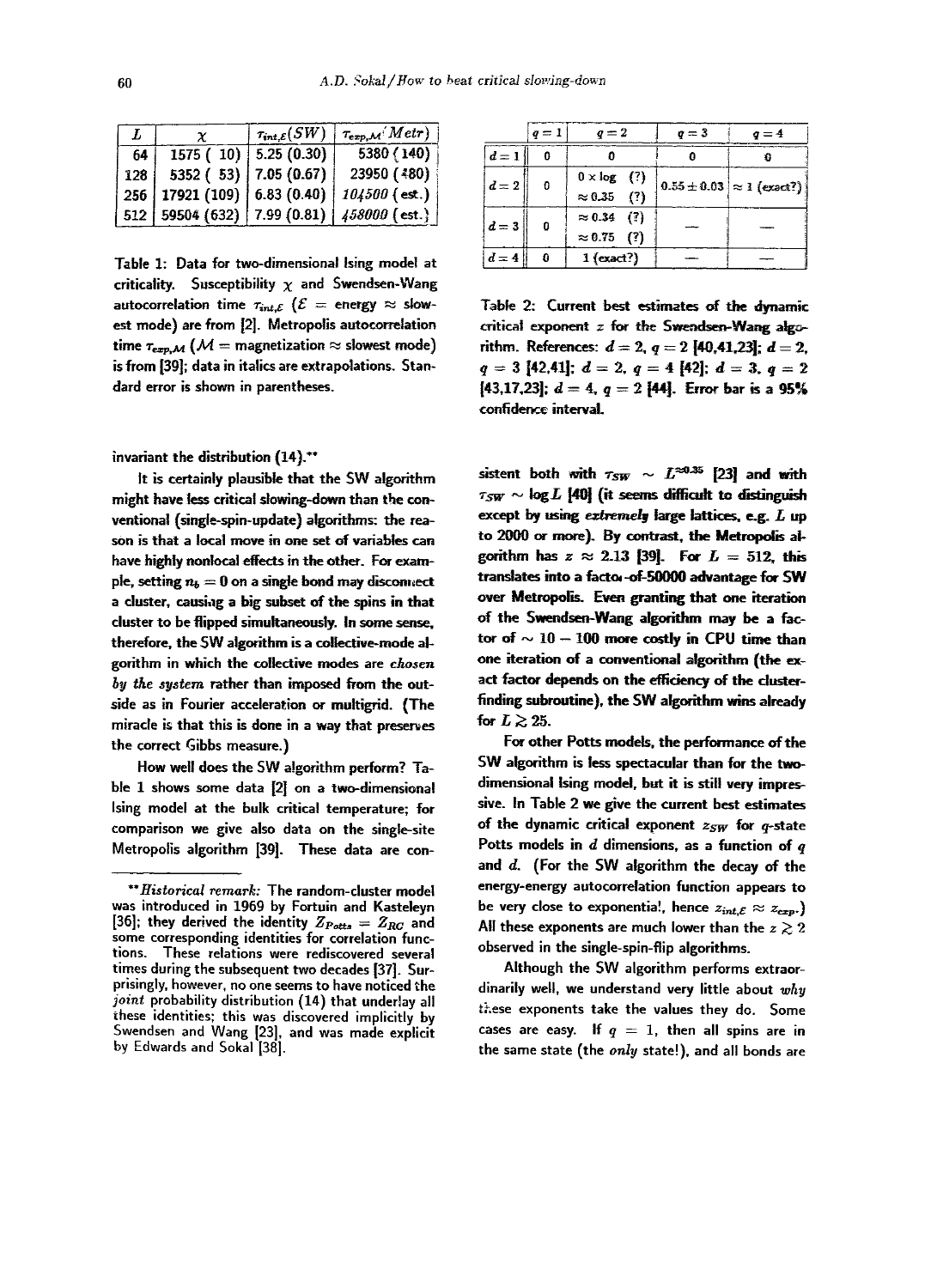61

thrown independently, so the autocorrelation time is zero. (Here the SW algorithm just reduces to the standard static algorithm for independent bond percolation.) If  $d = 1$  (more generally, if the lattice is a tree), the SW dynamics is exactly soluble: the behavior of each bond is independent of each other bond, and  $\tau_{\text{crs}} \to -1/\log(1 - 1/q) < \infty$  as  $\beta \rightarrow +\infty$ . But the remainder of our understanding is very murky. Two principal insights have been obtained so far.

- a) A calculation vielding  $z_{sw} = 1$  in a mean-field (Curie-Weiss) Ising model [45]. This suggests (but of course does not prove) that  $z_{sw} = 1$ for Ising models ( $q = 2$ ) in dimension  $d \geq 4$ .
- b) A rigorous proof that  $z_{SW} \ge \alpha/\nu$  [42]; physically this is due to the slow convergence of energy-like observables. This bound, while valid for all  $d$  and  $q$ , is extremely far from sharp for the Ising models in dimensions 3 and higher. But it is reasonably good for the 3and 4-state Potts models in two dimensions, and in the latter case it may even be sharp.

But much remains to be understood!

Numerous modifications and generalizations of the SW algorithm have been proposed. For Potts and related models we have:

- Single-cluster variant [24]
- Duality-improved SW algorithm  $(d = 2 \text{ only})$  $[47]$
- Multi-scale SW algorithms [51]
- SW algorithm for Potts lattice gauge theories [49,50]
- Algorithm for fully frustrated Ising models [52]

For non-Potts models, several generalizations have been proposed [38,53], but the most promising ideas at present seem to be the embedding algorithms discussed in the next section.

In the single-cluster (1C) variant of the SW algorithm [24], one builds only a single cluster (starting at a randomly chosen site) and flips it  $-$  as

opposed to the standard SW algorithm, which enumerates all the clusters in the lattice. Clearly, one step of the single-cluster SW algorithm makes less change in the system than one step of the standard SW algorithm, but it also takes much less work: what matters is the dynamic critical exponent  $z$ measured in CPU-time units. One advantage of the single-cluster algorithm is that the probability of choosing a cluster is proportional to its size (since we pick a random site), so the work is concentrated preferentially on larger clusters. Another advantage is that the successive clusters are less strongly correlated. So it would not be surprising if  $z_{1C,CPU}$ were smaller than zsw. The measurements thus far [17,41,46] paint a confusing picture: ziccere and  $z_{SW}$  seem to be roughly the same in  $d = 2$ :  $z_{1CCPU}$  seems to be slightly smaller in  $d = 3$  (but this is far from certain); and  $z_{\text{tCCPE}}$  seems to be significantly smaller in  $d = 4$ . Better measurements are definitely needed.

A second generalization, which works only in two dimensions, augments the SW algorithm by transformations to the dual lattice [47]. Preliminary data show the complete elimination of critical slowing-down for the energy  $\mathcal{E}$  - but not for other observables, such as  $(\mathcal{E} - \langle \mathcal{E} \rangle)^2$  -- in the "ultrascaling region"  $|\beta - \beta_c| \ll L^{-1/\nu}$ .

The idea of the multi-scale SW algorithm [51] is to carry out only a partial FKSW transformation. but then to apply this concept recursively in a multigrid style. This is a very interesting idea, and it is plausible that the W-cycle version of this algorithm could have a dynamic critical exponent smaller than that of standard SW. But this remains to be established; the claims that  $z = 0$  are in my opinion unsupported by the currently available numerical evidence.

The SW algorithm can be generalized in a straightforward manner to Potts lattice gauge theories (more precisely, lattice gauge theories with a finite abelian gauge group  $G$  and  $Potts$  ( $\delta$ -function) action). The auxiliary variables  $\{n\}$  live now on plaquettes, and the SW update requires generating a random gauge field subject to the constraint of zero curvature on each occupied placuette. Doing this efficiently (i.e. in time of order volume) seems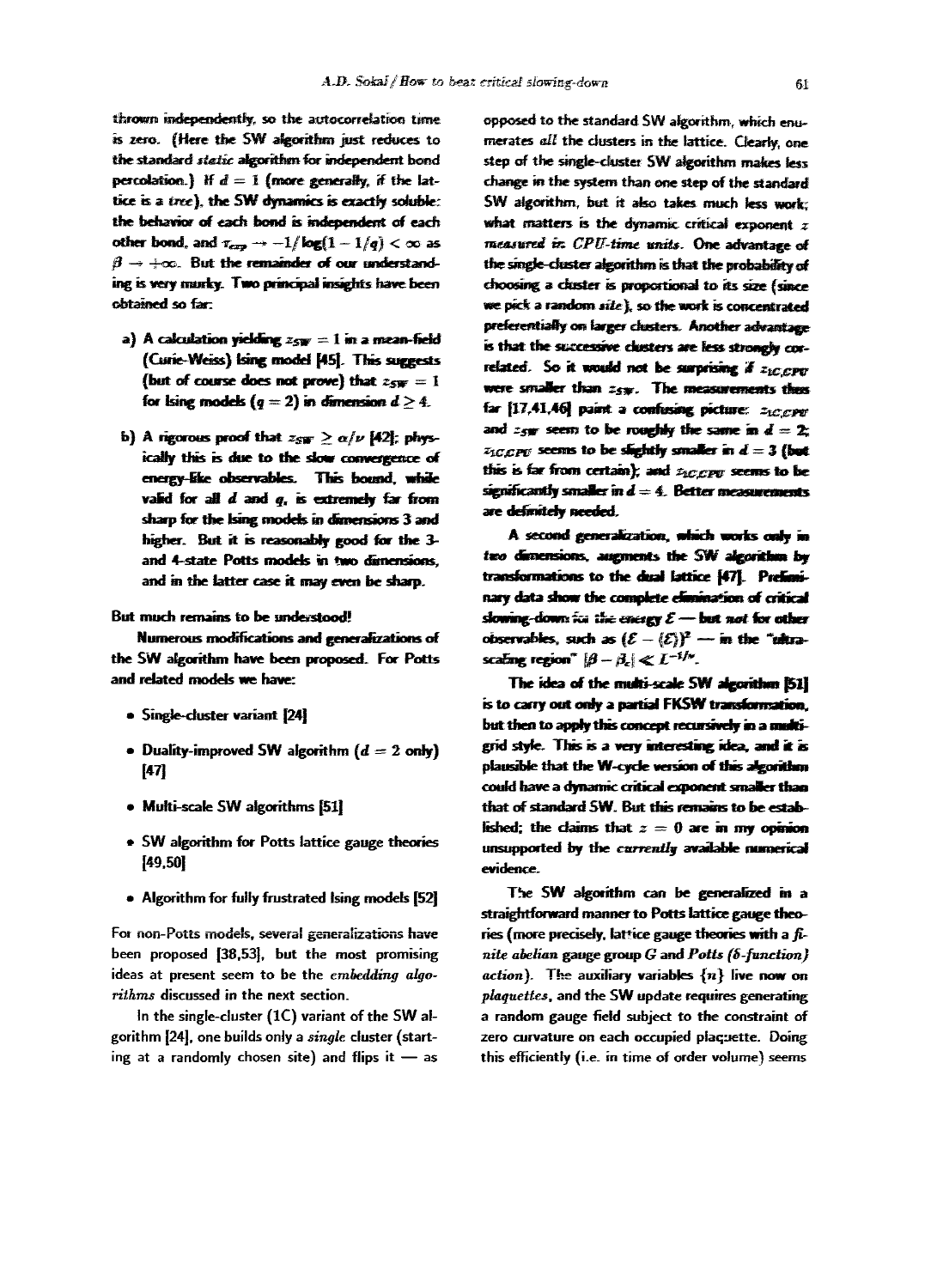to be a difficult problem in computational algebraic topology (an almost nonexistent fieJd [48]); it has been done in  $d = 3$  by a clever use of duality [49]. [I emphasize that "clusters" play no role in this algorithm: clusters  $(=$  connected components) are zeroth cohomology, whereas what is relevant here is *first* cohomology mod  $G$ .] Experiments on the three-dimensional  $Z_2$  gauge theory [49,50] yeld a dynamic critical exponent  $z \approx 0.6 - 0.7$ .

The SW algorithm can easily he generalized to ising models with both ferromagnetic and antiferromagnetic couplings, but this generalized algorithm does not work well |23]. The trouble is that the ferromagnetic and antiferromagnetic bonds work against each other in making a phase transition, but work together in making the SW bonds percolate; therefore, the SW bonds begin to percolate well above the critical temperature, and near criticality almost all the lattice belongs to a single huge duster. (Flipping a huge duster is equivalent to flipping its complement, which consists of *many* very small dusters.) Very recently, the Weizmann group has made significant advance toward handling frustrated lsing models [52]: their idea is to consider all the bonds in a plaquette as a single unit, and to apply a cleverly chosen FKSW transformation to this entity. They say that their method works well when every plaquette is frustrated, but not in cases of partial frustration. This may be an area of rapid progress in the next year or two.

Finally, it is worth indicating the general idea behind all algorithms of Swendsen-Wang type. Consider an arbitrary statistical-mechanical model with variables  $\{\varphi\}$ , and let  $W(\{\varphi\})$  be its Boltzmann weight. The idea is then to introduce auxiliary variables  $\{n\}$  according to

$$
W({\varphi}) = \sum_{\{n\}} W^{\{n\}}({\varphi}). \qquad (16)
$$

Here the  $\{n\}$  are any kind of variables you like, discrete or continuous (in the latter case the sum would he an integral), and you are free to decompose W into partial Boltzmann weights  $W^{\{n\}}$  any way you please. Usually  $W = \prod_b W_b$  where the "bonds"  $b$  are sites, links or plaquettes, and correspondingly  $W^{\{n\}} = \prod_b W_{n_b}$ ; but this is not mandatory. One then simulates the joint model

$$
W_{joint}(\{\varphi\},\{n\}) = W^{\{n\}}(\{\varphi\}) \qquad (17)
$$

by any legal algorithm (usually by alternately applying the conditional distributions given  $\{\varphi\}$  and  ${n}$ ). Such an algorithm may or may not reduce the critical slowing-down; that depends on the physics behind the decomposition  $(16)$ . But this formalism provides, in any event, an easy way to check the validity of proposed SW-type algorithms.

#### 5. EMBEDDING ALGORITHMS

Thanks to Swendsen and Wang, we **now** have a fantastically good algorithm for simulating ferromagnetic Ising (and Potts) models. Can we extend our success to non-Potts models such as nonlinear  $\sigma$ -models and lattice gauge theories?<sup>11</sup>

Tre most promising methods at present seem to be the embedding algorithms: the idea is to "embed" Ising variables  $\{\varepsilon\}$  "inside" the original model, and then simulate the induced Ising model using the ordinary SW algorithm (or the singlecluster variant).

For one-component spins, this embedding is the obvious decomposition into magnitude and sign [54]. Let the Hamiltonian be

$$
H(\varphi) = -\beta \sum_{\langle xy \rangle} \varphi_x \varphi_y + \sum_x V(\varphi_x), \qquad (18)
$$

where  $\beta \geq 0$  and  $V(\varphi) = V(-\varphi)$ . We write

$$
\varphi_z = \varepsilon_x |\varphi_x|, \qquad (19)
$$

ltMore than one conference participant asked me: "When are you guys [and gals] going to do something *useful*, like giving us an algorithm for<br>QCD with dynamical fermions?" To such narrow minds I offer the same counsel that conservatives have always offered the poor: patience. More precisely, I advise using (for now) the hybrid algorithm with a carefully tuned random trajectory length (this may achieve  $z \approx 1$  [26]), possibly combined with Fourier acceleration. Then wait a decade or so: I trust that by Lattice '00 we will hear either a decent numerical solution of QCD (using a few years CPU time on a teraflop parallel computer) or else a decent algorithm for QCD with dynamical fermions. (In truth, the situation is not quite so grim: there is a fair chance of progress in the near future on algorithms for computing propagators [6,7]; and this step consumes most of the CPU time in QCD computations.)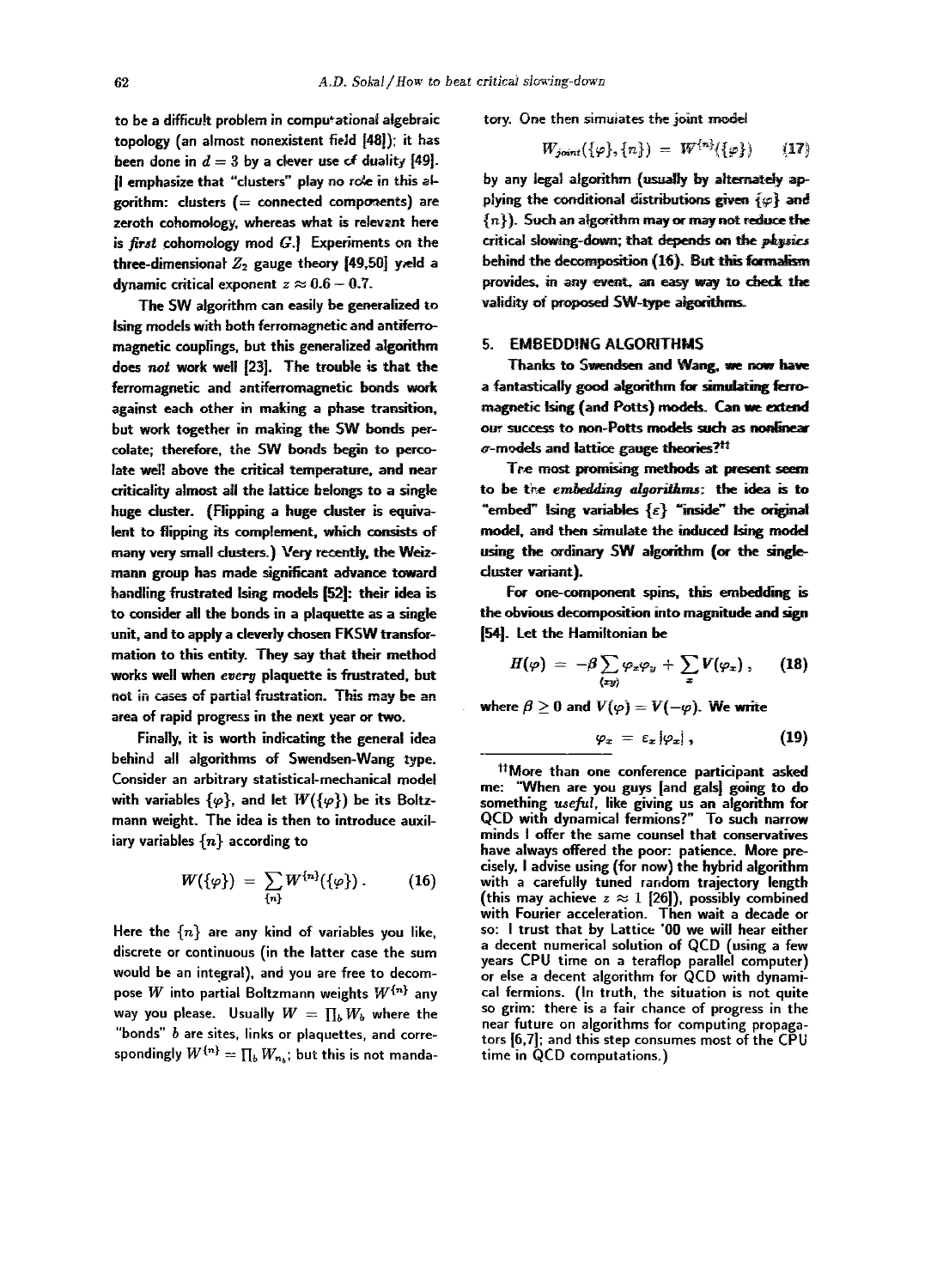where  $\varepsilon_x \equiv \text{sgn}(\varphi_x) = \pm 1$ . For fixed values of the magnitudes  $\{| \varphi | \}$ , the conditional probability distribution of the  $\{\varepsilon\}$  is given by an Ising model with ferromagnetic (though spacedependent) couplings  $J_{m} \equiv \beta |\varphi_{\pi}| |\varphi_{n}|$ . Therefore, the  $\{\varepsilon\}$  model can be updated efficiently by the Swendsen-Wang algorithm (or its single-cluster variant). Heat-bath or MGMC sureeps must also be performed, in order to update the magnitudes.

Wolff's embedding algorithm [24,25] for  $O(N)$ invariant spin models  $(N \geq 2)$ , independently invented by Hasenbusch [55], is equally simple. Let the Hamiltonian be

$$
H(\boldsymbol{\sigma}) = -\beta \sum_{\langle xy \rangle} \boldsymbol{\sigma}_x \cdot \boldsymbol{\sigma}_y + \sum_z V(|\boldsymbol{\sigma}_z|), \quad (20)
$$

with  $\beta \geq 0$ . Now fix a unit vector  $\mathbf{r} \in \mathrm{R}^N$ , and write

$$
\sigma_x = \sigma_x^{\perp} + \varepsilon_x \vert \sigma_x \cdot \mathbf{r} \vert \mathbf{r} \,, \tag{21}
$$

where  $\sigma_x^{\perp} \equiv \sigma_x - (\sigma_x \cdot \mathbf{r})\mathbf{r}$  and  $\sigma_x^{\parallel} \equiv (\sigma_x \cdot \mathbf{r})\mathbf{r}$ are the components of  $\sigma_x$  perpendicular and parallel to r, and  $\varepsilon_x \equiv \text{sgn}(\sigma_x \cdot \mathbf{r}) = \pm 1$ . (Flipping  $\varepsilon_x$  corresponds to reflecting  $\sigma_x$  in the hyperplane perpendicular to r.) Therefore, for fixed values of the  $\{\sigma^{\perp}\}\$  and  $\{|\sigma \cdot r|\}$ , the probability distribution of the  $\{\varepsilon\}$  is given by an ising model with ferromagnetic couplings  $J_{xx} \equiv \beta |\sigma_x \cdot \mathbf{r}| |\sigma_y \cdot \mathbf{r}|$ . The algorithm is then: Choose at random a unit vector **r**; fix the  $\{\sigma^{\pm}\}$  and  $\{|\sigma \cdot \mathbf{r}|\}$  at their current values, and update the  $\{\varepsilon\}$  by either SW or 1CSW. No other moves are required: the random choice of r suffices to make the algorithm ergodic.

A third example was provided recently by Evertz, Hasenbusch, Marcu, Pinn and Solomon [56]: it concerns solid-on-solid (SOS) models such as the discrete Gaussian model. An SOS model has integer-valued fields  $n_x$  living on lattice sites, and the Hamiltonian is of the form

$$
H(n) = \sum_{\langle xy \rangle} V(|n_x - n_y|) \,. \tag{22}
$$

The embedding is as follows: Choose cleverly a "reflection level"  $M \in \mathbb{Z}$  or  $\mathbb{Z} + \frac{1}{2}$  (this is the subtle part), and write

$$
n_x = M + \varepsilon_x |n_x - M| \ . \qquad \qquad (23)
$$

One then fixes the  $\{|n_+ - M|\}$  and undates the  $\{\varepsilon\}$  by SW or 1CSW. This embedding is closely analogous to the Wolff embedding  $(21)$  for the  $XY$ model, if one identifies an SOS height with an  $XY$ angle.

A fourth example was provided by Ben-Av. Evertz, Marcu and Solomon [57]: it concerns the  $SU(2)$  lattice gauge theory at finite temperature, but only at  $N_t = 1!$ 

The general idea behind all these algorithms is the following: "Foliate" the configuration space of the original model into "leaves" isomorphic to the configuration space of the "embedded" model. Jin the above examples the embedded model is an Ising model, but the idea is much more general. For example, one might consider embeddings of  $XY$ spins in a higher  $\sigma$ -model,  $U(1)$  spins in an  $SU(N)$ gauge theory, etc.] One then moves around the corrent leaf, using any legitimate lifonte Carlo algorithm for simulating the conditional probability distribution restricted to that leaf (i.e. the induced Hamiltonian for the embedded model). Of course, one must combine this with other moves, or with a different foliation, in order to make the algorithm ergodic. (This same structure arises in multi-grid Monte Carlo, where it is termed "partial resampling" [11,21,14].)

The performance of an embedding algorithm is determined by the combined effect of two completely distinct issues:

- i) How well the embedding captures the important large-scale collective modes of the original model.
- ii) How well some particular algorithm (e.g. standard SW or single-cluster SW) succeeds in updating the embedded model.

I wish to emphasize the importance of studying these questions. separately. If the physically relevant large-scale collective motions of the original model cannot be obtained by motions within a leaf. then the embedding algorithm will have severe critical slowing-down no matter what method is used to update the embedded variables. On the other hand, if the embedding algorithm with a particular choice of updating method for the embed-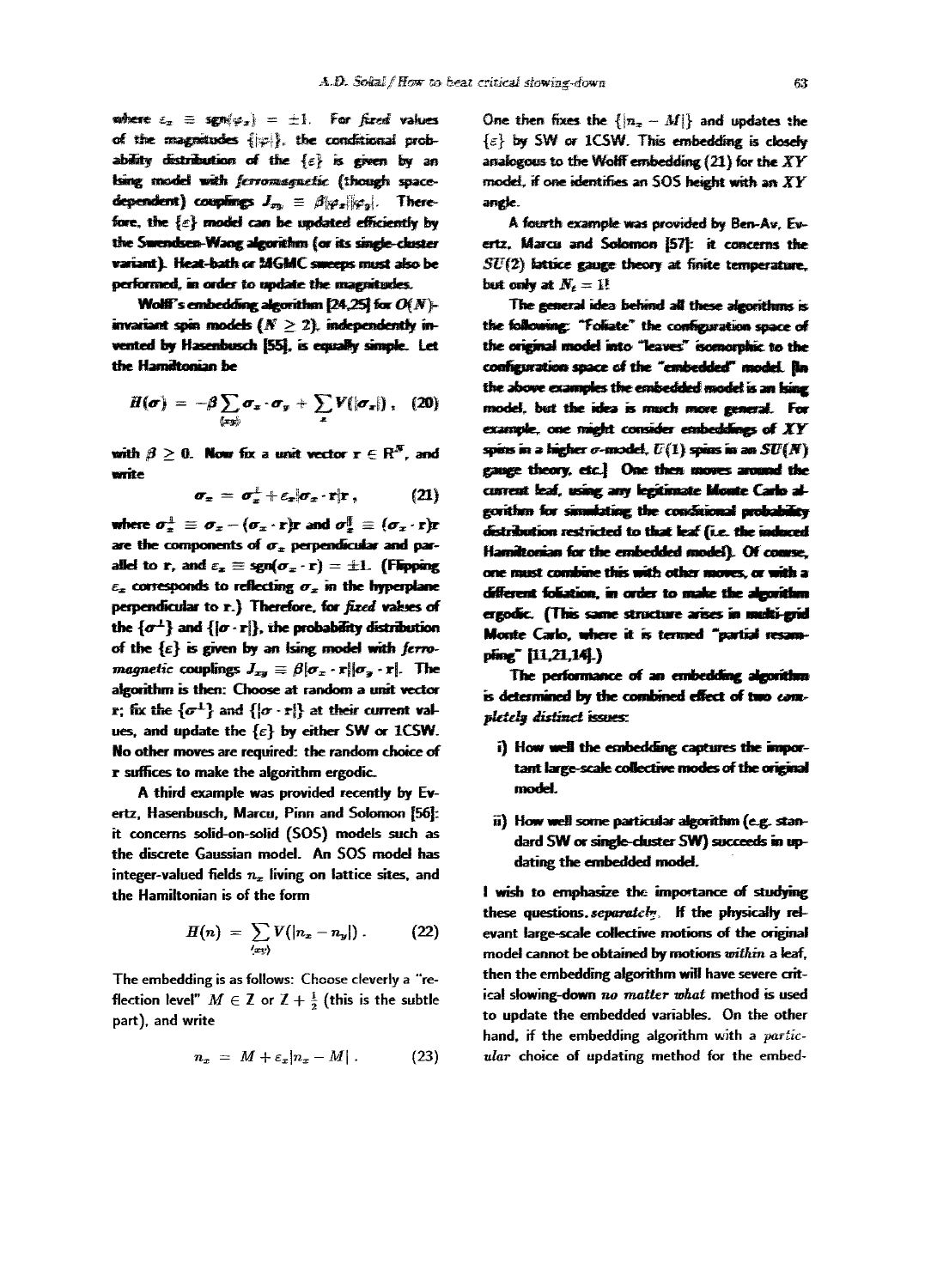ded variables shows severe critical slowing-down, this does  $not$  necessarily mean that the embedding works badly: the poor performance might be due to slow decorrelation in the inner updating subroutine, and could possibly be remedied *by* switching to a better algorithm for updating the embedded model. (This is particularly likely to occuc if the induced Hamiltonian for the embedded model exhibits frustration.) It is crucial to distinguish these two issues, if we wish to obtain *physical insight*.

How can we disentangle these two effects? To study question (i), we can investigate the *idealized embedding algorithm defined by independent re*sampling on each leaf. (In MGMC this is called the "idealized two-grid algorithm".) To approximate this in practice, one makes  $N_{hit}$  hits of the best available method for simulating the embedded model, and extrapolates to  $N_{hit} = \infty$ . (A familiar analogue is approximating the single-site heat-bath algorithm by multi-hit Metropolis.) I emphasize that this is  $not$  claimed to be an efficient algorithm (usually  $N_{hit} = 1$  is optimal for fixed CPU time). Rather, it is a test procedure for gaining physical insight into the embedding; it is expensive but indispensable. To study question (ii), one can investigate the autocorrelation behavior of particular algorithms for the embedded model, using the induced Hamiltonians generated from a few "typical" configurations of the original model.

Let's make these ideas concrete by looking at the Wolff algorithm for the N-vector model. At first thought it may seem strange (and somehow "unphysical") to try to find Ising-like (i.e. discrete) variables in a model with a *continuous* symmetry group. However, upon reflection (pardon the pun) one sees what is going on [58]: if the spin configuration is slowly varying **(e.g. a** long-wavelength spin wave), then the induced Ising Hamiltonian tends to decouple along the surfaces where  $J_{xy}$  is small, hence where  $\sigma \cdot \mathbf{r} \approx 0$ . The regions where  $\sigma \cdot r > 0$  and  $\sigma \cdot r < 0$  then get flipped *indepen*dently, and this corresponds to a long-wavelength collective mode (Figure 1). So it is quite plausible that the *idealized* Wolff algorithm could have very small (or even zero) critical slowing-down in models where the important large-scale collective



Figure 1: Action of the Wolff algorithm on a long-wavelength spin wave. For simplicity, both spin space  $(\sigma)$  and physical space  $(x)$  are depicted as one-dimensional.

modes are spin waves. (An additional argument [58] is needed to explain how the Wolff embedding deals with vortices in the two-dimensional *XY*  model.) To see why the practical Wolff algorithm using SW or 1CSW updates also works well, it suffices to note that the induced Ising Hamiltonian is ferromagnetic, and that for such an Ising model SW and 1CSW work well.

Numerical tests of the Wolff algorithm confirm these predictions. For the two-dimensional models with  $N = 2,3,4$ , the data show  $z \le 0.1$ , both in the idealized algorithm and in the practical algorithm with SW [58] or 1CSW [25] updates. For the three-dimensional *XY* model, a simulation using standard SW updates  $(N_{hit} = 1)$  found  $z_{i, u, \varepsilon} \approx 0.46$  [59], while one using single-cluster updates found  $z_{int,\mathcal{E},CPU} \approx 0.25$  [60]. But these latter exponents may well be due to critical slowing-down in the inner SW or 1CSW subroutine; a study of the *idealized* Wolff algorithm for this model would be very useful [61].

In view of the extraordinary success of the Wolff algorithm for spin models, it is tempting to try to extend it to lattice gauge theories with continuous gauge group [for example,  $U(1)$ ,  $SU(N)$  or  $SO(N)$ ]. Gauge theories differ from N-vector models in two ways:

- a) The field takes values in a *group* rather than a sphere.  $[U(1)$  and  $SU(2)$  are spheres, but higher Lie groups are not.]
- b) The field is a 1-form rather than a 0-form, i.e. it lives on *links* rather than sites. Correspond-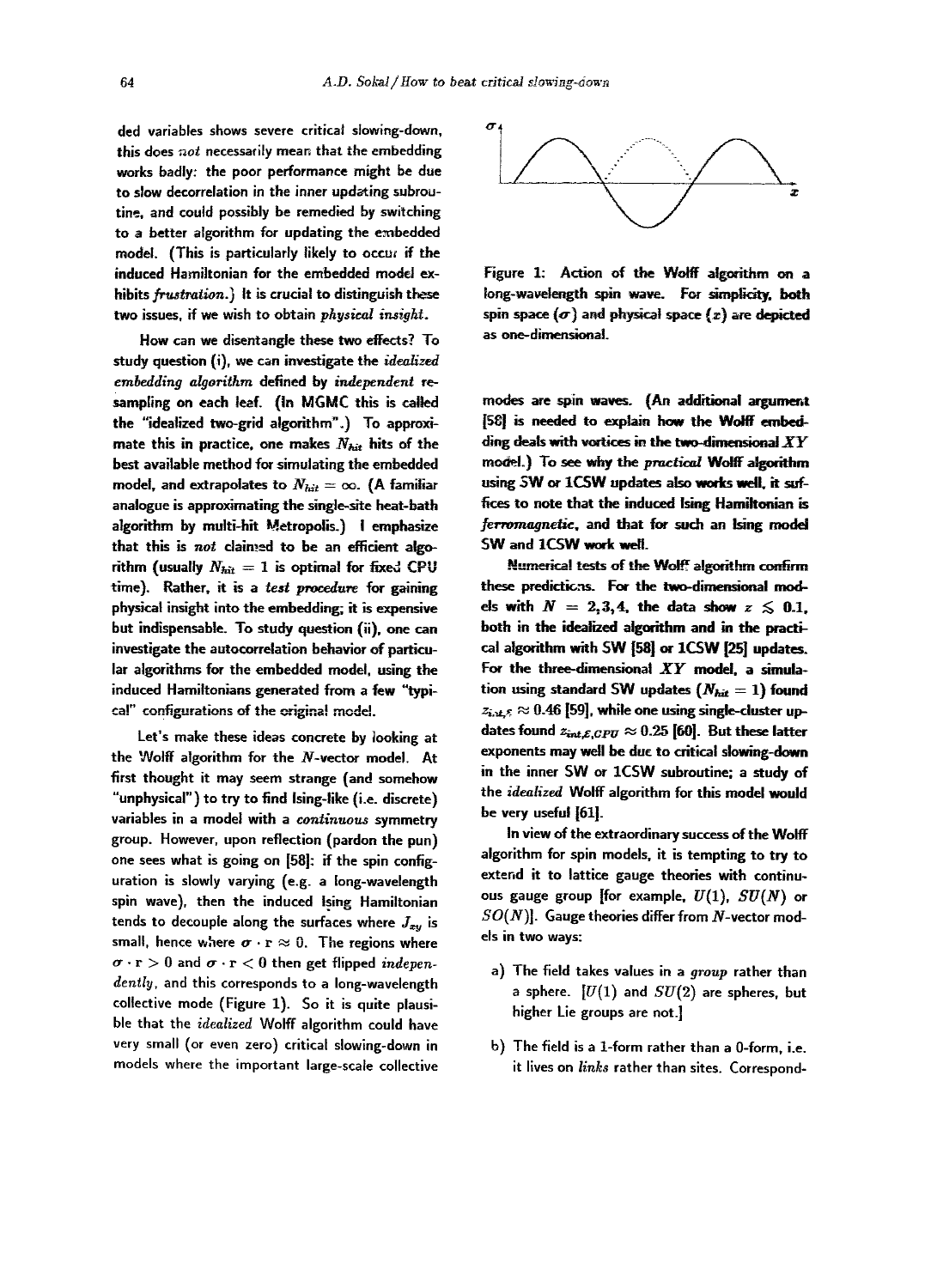ingly, the energy is the curl of the field rather than its gradient, and it lives on plaguettes rather than links. As a result, the theory has a local cause invariance rather than just a global symmetry.

The deep physical difference between gauge and spin models is, of course, item (b). The fact of gauge invariance, and the transverseness of physical excitations in a gauge theory, will impose severe constraints on the as-yet-unknown analogue of the embedding (21) [if indeed such an analogue exists].<sup>11</sup> At present I have little to say in this direction (though some insight might possibly be gleaned from the Swendsen-Wang algorithm for Potts lattice gauge theories [49,50]). Instead, Caracciolo, Edwards, Pelissetto and I [62] have addressed the less profound, but still highly nontrivial, problem (a). To do this, we ask whether the embedding (21) can be generalized to nonlinear o-models taking values in manifolds other than spheres - such as  $SU(N)$  for  $N \geq 3$  - and, if so, what is the dynamic critical behavior of the corresponding idealized Wolff algorithm. Our approach is as follows: First we ask what are the fundamental properties of the embedding (21) that cause the Wolff algorithm to work so well. Then we ask whether embeddings having these properties exist also in other Riemannian manifolds M; this is a question in differential geometry to which we are able to give a fairly complete answer. Finally, we perform a numerical study to test (in one case) whether our theoretical reasoning is correct. The conclusion of this analysis is quite surprising: roughly speaking, we find that a generalized Wolff algorithm can work well (i.e. have  $z \ll 2$ ) only if the manifold M is a Cartesian product of one or more spaces of constant positive curvature. This means that  $M$  is either a sphere, or the quotient of a sphere by a discrete group (for example, real projective space  $RP^{N-1}$ ), or a product of such spaces. If correct, this conclusion is quite disappointing, and lends renewed impetus to other classes of collective-mode algorithms such as multigrid Monte Carlo and Fourier acceleration.

### **ACKNOWLEDGMENTS**

This research was supported in part by the U.S. National Science Foundation grant DMS-8911273. and by an Outstanding Junior Investigator Award from the U.S. Department of Energy (contract DE-FG02-90ER40581).

### **REFERENCES**

- 1. A.D. Sokal. in VIII<sup>th</sup> International Congress on Mathematical Physics, ed. R. Sénéor and M. Mebkhout (World Scientific, Singapore, 1987).
- 2. A.D. Sokal, in Computer Simulation Studies in Condensed Matter Physics: Recent Developments, ed. D.P. Landau, K.K. Mon<br>and H.-B. Schüttler (Springer-Verlag, Berlin-Heidelberg, 1988).
- 3. S.L. Adler, Nacl. Phys. B (Proc. Suppl.) 9, 437 (1989).
- 4. U. Wolff, Mucl. Phys. B (Proc. Suppl.) 17, 93  $(1990)$
- 5. D. Weingarten, Nucl. Phys. B (Proc. Suppl.) 9, 447 (1989).
- 6. R.G. Edwards, J. Goodman and A.D. Sokal. Nucl. Phys. B (Proc. Suppl.) 9, 521 (1989).
- 7. Talks presented at this conference by R. Brower, M. Harmatz and A. Huisebos.
- 8. Talk presented at this conference by A. Pelissetto, and references cited therein.
- 9. M.E. Agishtein and A.A. Migdal, Int. J. Mod. Phys. C1, 165 (1990).
- 10. J.M. Hammersley and D.C. Handscomb, Monte Carlo Methods (Methuen, London, 1964), Chapter 9.
- 11. A.D. Sokal, Monte Carlo Methods in Statistical Mechanics: Foundations and New Algorithms, Cours de Troisième Cycle de la Physique en Suisse Romande (Lausanne, June 1989).
- 12. N. Madras and A.D. Sokal, J. Stat. Phys. 50. 109 (1988).
- 13. J. Goodman and N. Madras, Courant Institute preprint (1987).
- 14. J. Goodman and A.D. Sokal, Phys. Rev. D40, 2035 (1989).

<sup>#</sup>The same issue arises in devising multi-grid algorithms for gauge theories [14, Section V].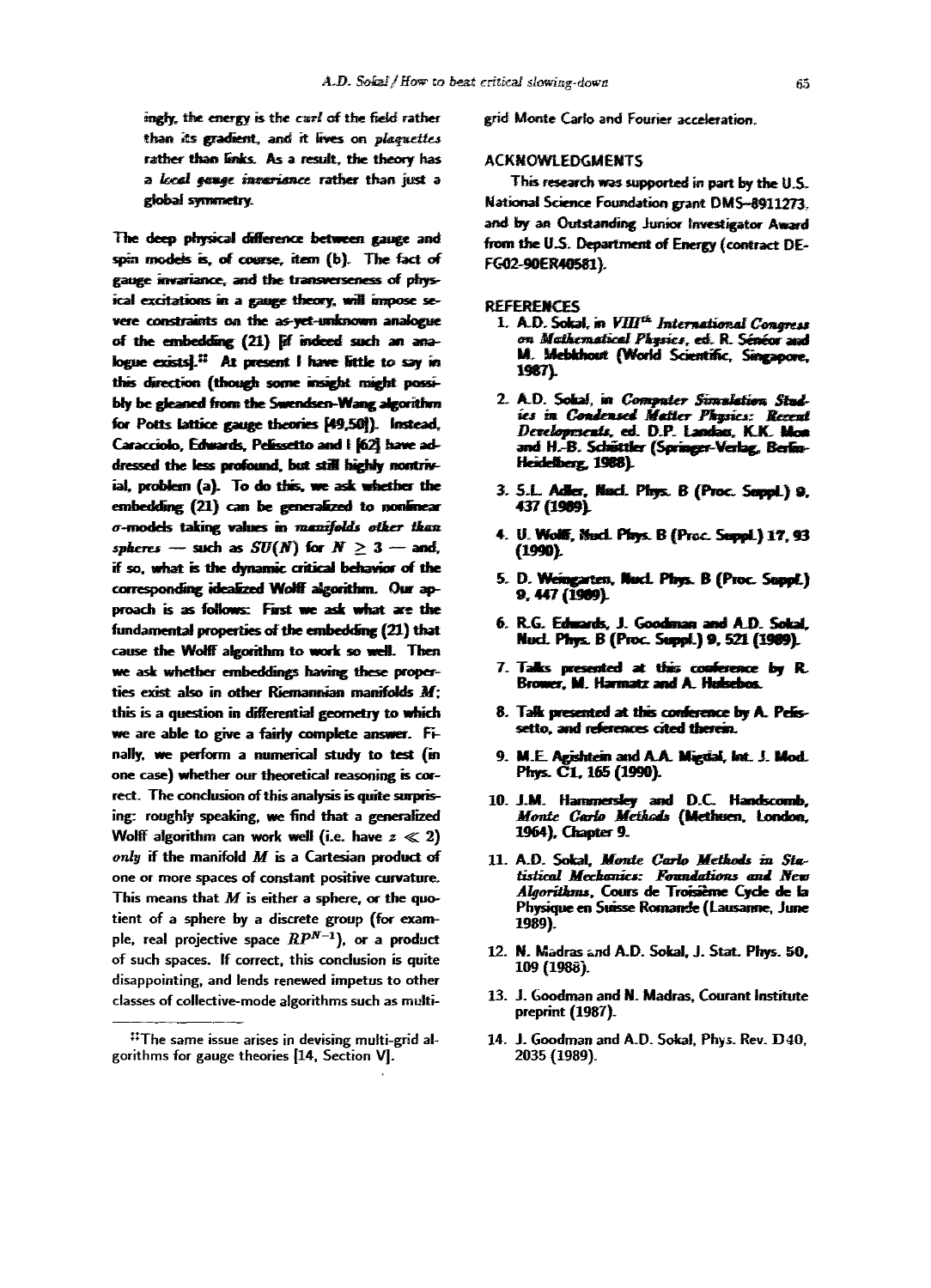- 15. Ising models: G.F. Mazenko and O.T. Valls, Phys. Rev. B24, 1419 (1981), C. Kalle, J. Phys. A.17, L801 (1984); J.K. Williams, J. Phys. B.17, Court (1985); R.B. Pearson, J.L.<br>Phys. A18, 49 (1985); R.B. Pearson, J.L.<br>Richardson and D. Toussaint, Phys. Rev.<br>B31, 4472 (1985); S. Wansleben and D.P.<br>Landau, J. Appl. Phys. 61, 3968 (1987); N.<br>Ito, M. Taiji Japan 56, 4218 (1987); N. Ito, M. Taiji and M. Suzuki, J. Physique (Suppl.) 49, C8-1397  $(1988).$
- 16. Potts models: For a summary, see S. Tang and D.P. Landau, Phys. Rev. B36, 567 (1987), Table I.
- 17. U. Wolff, Phys. Lett. B228, 379 (1989).
- 18. M.N. Barber, in Phase Transitions and Critical Phenomena, vol. 8, ed. C. Domb and J.L. Lebowitz (Academic Press, London, 1983); K. Binder, J. Comput. Phys. 59, 1 (1985); V. Privman, ed., Finite Size Scaling and Numerical Simulation of Statistical Systems (World Scientific, Singapore, 1990).
- 19. K. Kremer and K. Binder, Comput. Phys. Reports 7, 259 (1988).
- 20. G. Parisi, in Progress in Gauge Field Theory, ed. G. 't Hooft et al. (Plenum, New<br>York, 1984); G.G. Batrouni, G.R. Katz, A.S. Kronfeld, G.P. Lepage, B. Svetitsky and K.G. Wilson, Phys. Rev. D32, 2736 (1985); J.B. Kogut, Nucl. Phys. B275 [FS17], 1 (1986); S. Duane, R. Kenway, B.J. Pendleton and D. Roweth, Phys. Lett. B176, 143 (1986); E. Dagotto and J.B. Kogut, Phys. Rev. Lett. 58, 299 (1987) and Nucl. Phys. B290 [FS20], 451  $(1987).$
- 21. J. Goodman and A.D. Sokal, Phys. Rev. Lett. 56, 1015 (1986).
- 22. R.G. Edwards, J. Goodman and A.D. Sokal, Nucl. Phys. B (to appear).
- 23. R.H. Swendsen and J.-S. Wang, Phys. Rev. Lett. 58, 86 (1987).
- 24. U. Wolff, Phys. Rev. Lett. 62, 361 (1989).
- 25. U. Wolff, Nucl. Phys. B322, 759 (1989); Nucl. Phys. B334, 581 (1990).
- 26. B. Pendleton, talk presented at this conference.
- 27. A. Hulsebos, J. Smit and J.C. Vink, Multigrid simulation of the  $XY$  model, Amsterdam preprint ITFA-90-17 (August 1990).
- 28. S. Meyer, talk presented at this conference.
- 29. R.G. Edwards, S.J. Ferreira, J. Goodman and A.D. Sokal, in preparation.
- 30. Exact Langevin: P.J. Rossky, J.D. Doll and H.L. Friedman, J. Chem. Phys. 69, 4628 (1978); R.T. Scalettar, D.J. Scalapino and R.L. Sugar, Phys. Rev. B34, 7911 (1986); M. Creutz, Phys. Rev. D38, 1228 (1988).
- 31. Exact hybrid: S. Duane, A.D. Kennedy, B.J. Pendleton and D. Roweth. Phys. Lett. B195. 216 (1987); M. Creutz, Phys. Rev. D38, 1228 (1988); H. Gausterer and S. Sanielevici, Phys. Rev. D38, 1220 (1988); R. Gupta, G.W. Kilcup and S.R. Sharpe, Phys. Rev. D38, 1278 (1988); A.D. Kennedy, Nucl. Phys. B (Proc. Suppl.) 9, 457 (1989).
- 32. F.Y. Wu, Rev. Mod. Phys. 54, 235 (1982); 55, 315 (E) (1983).
- 33. E.M. Reingold, J. Nievergelt and N. Deo, Combinatorial Algorithms: Theory and<br>Prectice (Prentice-Hall, Englewood Cliffs,<br>N.J., 1977), Chapter 8; A. Gibbons, Algorithmic Graph Theory (Cambridge University Press, 1985), Chapter 1; S. Even, Graph Algorithms (Computer Science Press, Potomac, Maryland, 1979), Chapter 3.
- 34. B.A. Galler and M.J. Fischer, Commun. ACM 7, 301, 506 (1964); D.E. Knuth, The Art of Computer Programming, vol. 1, 2nd ed., (Addison-Wesley, Reading, Massachusetts, 1973), pp. 353–355, 360, 572; J. Hoshen and R. Kopelman, Phys. Rev. B14, 3438 (1976).
- 35. Y. Shiloach and U. Vishkin, J. Algorithms 3. 57 (1982).
- 36. P.W. Kasteleyn and C.M. Fortuin, J. Phys. Soc. Japan 26 (Suppl.), 11 (1969); C.M. Fortuin and P.W. Kasteleyn, Physica 57, 536 (1972); C.M. Fortuin, Physica 58, 393 (1972); C.M. Fortuin, Physica 59, 545 (1972).
- 37. C.-K. Hu, Phys. Rev. B29, 5103 (1984): T.A. Larsson, J. Phys. A19, 2383 (1986) and A20, 2239 (1987).
- 38. R.G. Edwards and A.D. Sokal, Phys. Rev. D38, 2009 (1988).
- 39. N. Ito, M. Taiji and M. Suzuki, J. Phys. Soc. Japan 56, 4218 (1987).
- 40. D.W. Heermann and A.N. Burkitt, Physica A162, 210 (1990).
- 41. C.F. Baillie and P.D. Coddington, Nucl. Phys. B (Proc. Suppl.) 17, 305 (1990).